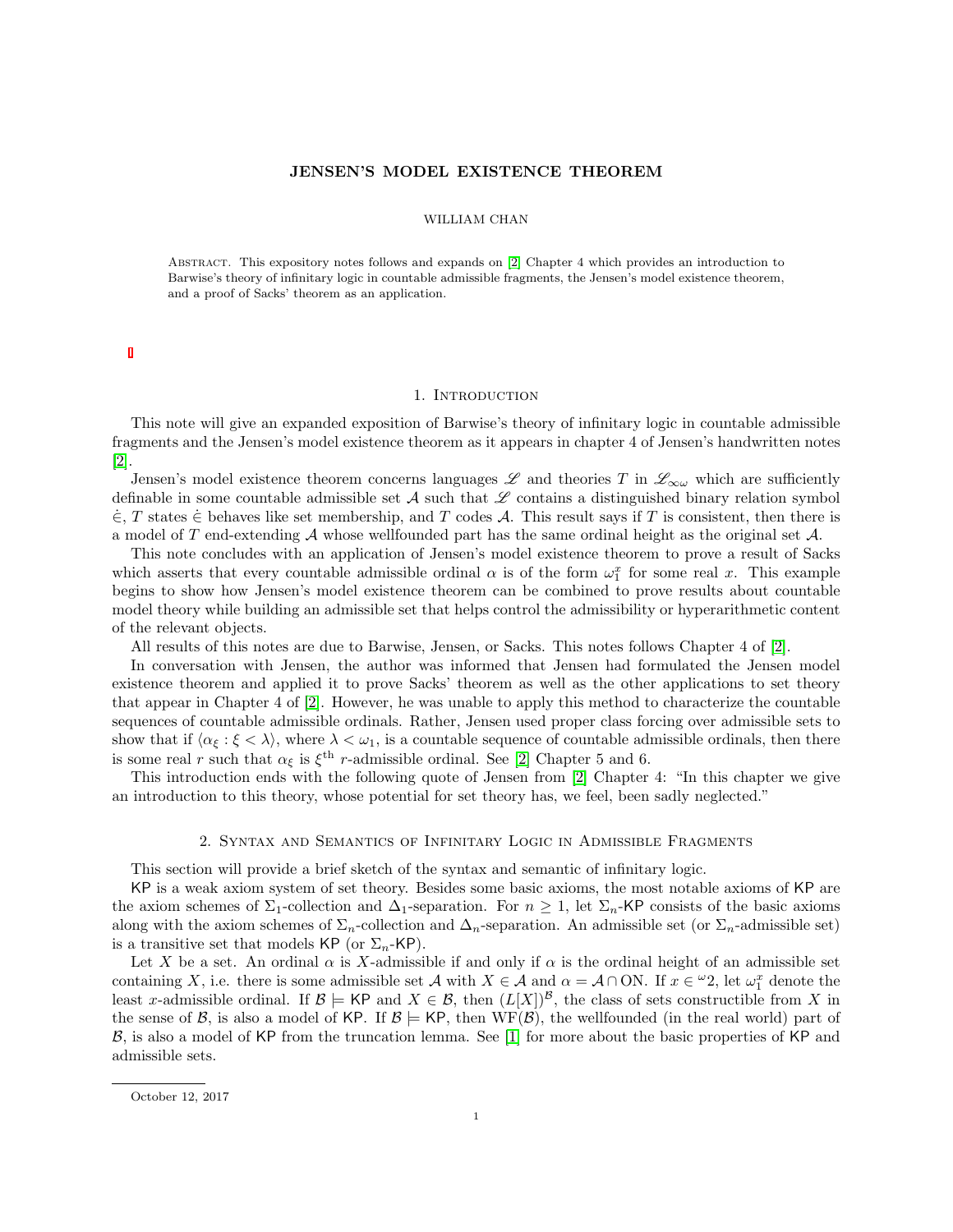Let Let a definable class of constant, relation, and function symbols. Fix a  $\Delta_0$ -definable proper class of symbols for variables. L-terms and L-atomic formulas are defined as usual using the variables mentioned above.

By recursion, the class of infinitary L -formulas, denoted  $\mathcal{L}_{\infty\omega}$ , is defined to be the smallest class with the following properties.

(I) The atomic  $\mathscr{L}$ -formulas are infinitary formulas.

(II) If  $\varphi$  is an infinitary formula, then  $\neg \varphi$  is an infinitary formula.

(III) If  $\varphi$  is an infinitary formula and v is a variable, then  $(\exists v)\varphi$  and  $(\forall v)\varphi$  are infinitary formulas.

 $(IV)$  If u is a set of infinitary formulas such that only finitely many different free variables appear in any formula of u, then  $\bigwedge u$  and  $\bigvee v$  are infinitary formulas.

Fact 2.1. ( $\Sigma_n$ -KP) Suppose L is a  $\Delta_n$ -definable language. Then  $\mathscr{L}_{\infty\omega}$  is a  $\Delta_n$ -definable class.

*Proof.* See [\[1\]](#page-5-1) Chapter III Section 1 or [\[2\]](#page-5-0) Chapter 4.

The logical axioms of infinitary logic consists of the usual first order axioms and the following: For all sets  $u \subseteq \mathscr{L}_{\infty \omega}$  and  $\varphi \in u$ ,  $\bigwedge u \Rightarrow \varphi$  and  $\varphi \Rightarrow \bigvee u$  are logical axioms.

Let  $T \subseteq \mathscr{L}_{\infty \omega}$ . Let  $\varphi \in \mathscr{L}_{\infty \omega}$ . Let  $T \vdash \varphi$  if and only if  $\varphi$  is included in the smallest class  $P \subseteq \mathscr{L}_{\infty \omega}$  which contains T, the logical axioms, and closed under the following rules of inference:

(I) If  $\varphi \in P$  and  $\varphi \Rightarrow \psi \in P$ , then  $\psi \in P$ .

(II) Suppose v is not a free variable of  $\varphi$ . If  $\varphi \Rightarrow \psi \in P$ , then  $\varphi \Rightarrow (\forall v)\psi \in P$ , and if  $\psi \Rightarrow \varphi \in P$ , then  $(\exists v)\psi \Rightarrow \varphi \in P$ .

(III) Suppose  $u \subseteq \mathscr{L}_{\infty\omega}$  and u is a set. Suppose for all  $\varphi \in u$ ,  $\psi \Rightarrow \varphi \in P$ , then  $\psi \Rightarrow \bigwedge u \in P$ . Suppose for some  $\varphi \in u, \varphi \Rightarrow \psi \in P$ , then  $\bigvee u \Rightarrow \psi \in P$ .

**Definition 2.2.** Let  $T \subseteq \mathcal{L}_{\infty\omega}$  be a class. Let  $\varphi \in \mathcal{L}_{\infty\omega}$ . A proof from T is a sequence  $\langle P_{\alpha} : \alpha < \beta \rangle$  where  $\beta \in \text{ON}$  with the property that for all  $\alpha < \beta$ , for all  $\psi \in P_{\alpha}$ , either

 $(1)$   $\psi \in T$ ,

(2)  $\psi$  is a logical axiom, or

(3)  $\psi$  results from  $\bigcup_{\gamma<\alpha}P_{\gamma}$  by a single rule of inference.

 $\langle P_\alpha : \alpha < \beta \rangle$  is a proof of  $\varphi$  from T if and only if  $\varphi \in \bigcup_{\alpha < \beta} P_\alpha$ .

(The notion of a proof is formulated so that each  $P_{\alpha}$  is a set of infinitary formula rather than a single formula because the axiom of choice is not assumed.)

<span id="page-1-0"></span>Fact 2.3. ( $\Sigma_n$ -KP) Let L be a  $\Delta_n$ -definable language. Let  $T \subseteq \mathscr{L}_{\infty \omega}$  be a  $\Sigma_n$ -definable set of infinitary sentences. Let  $\varphi \in \mathscr{L}_{\infty} \omega$  be a sentence.  $T \vdash \varphi$  if and only if there is a proof  $\langle P_{\alpha} : \alpha < \beta \rangle$  of  $\varphi$  from T which is a set.

*Proof.* Let X be the set of all sentences  $\varphi \in \mathscr{L}_{\infty \omega}$  which has a proof from T. It suffices to show that X is a class containing T, the logical axioms, and closed under the rules of inferences since by definition the class of  $\varphi$  so that  $T \vdash \varphi$  is the smallest class with these properties.

X contains T and the logical axioms. It remains to show that X is closed under the rules of inferences. As an example on how  $\Sigma_n$ -KP is used, the following establishes rule of inference (III):

Let  $Pr(p, \gamma)$  assert that p is a proof of  $\gamma$  from T. As T is  $\Sigma_n$ , Pr is  $\Sigma_n$ . Let  $u \subseteq X$  be a set such that for all  $\psi \in u, \varphi \Rightarrow \psi \in X$ . Hence  $(\forall \psi \in u)(\exists p)Pr(p, \varphi \Rightarrow \psi)$ . By  $\Sigma_n$ -collection and  $\Sigma_n$ -reflection (see [\[1\]](#page-5-1) Theorem I.4.4), there exists a set v so that  $(\forall \psi \in u)(\exists p \in v)\Pr(p, \varphi \Rightarrow \psi)$  and  $(\forall p \in v)(\exists \psi \in u)\Pr(p, \varphi \Rightarrow \psi)$ . The latter implies v consists entirely of proofs from T. By  $\Sigma_1$ -collection, there is some ordinal  $\alpha$  so that  $\alpha$  is greater than the length of all proofs in v. Using  $\Delta_1$ -separation, for  $\beta < \alpha$ , let  $p^*(\beta) = \{ \gamma \in \bigcup \bigcup v : (\exists p \in \mathbb{R}^d) \mid v \in \bigcup \bigcup v : (\exists p \in \mathbb{R}^d) \mid v \in \bigcup \bigcup v : (\exists p \in \mathbb{R}^d) \mid v \in \bigcup \bigcup v : (\exists p \in \mathbb{R}^d) \mid v \in \bigcup v \in \bigcup v$  $v(\beta \in \text{dom}(p) \land \gamma \in p(\beta)).$  Let  $p^*(\alpha) = {\varphi \Rightarrow \bigwedge u}.$  Then  $p^*$  is a proof of length  $\alpha + 1$  of  $\varphi \Rightarrow \bigwedge u$  from T.  $\varphi \Rightarrow \Lambda$  $u \in X$ .

<span id="page-1-1"></span>**Fact 2.4.** ( $\Sigma_n$ -KP) Let L be a  $\Delta_n$ -language and T be a  $\Sigma_n$ -definable class of  $\mathcal{L}_{\infty\omega}$ -sentences. Let  $\varphi$  be an  $\mathscr{L}_{\infty\omega}$  sentence.  $T \vdash \varphi$  if and only if there is a set  $u \subseteq T$  such that  $u \vdash \varphi$ .

*Proof.* By Fact [2.3,](#page-1-0) there is a set proof p of  $\varphi$  from T. Using  $\Delta_n$ -separation, let u be the set of  $\psi \in$  $\bigcup_{\alpha<\text{dom}(p)} p(\alpha)$  such that there exists some  $\alpha<\text{dom}(p)$  so that  $\psi\in p(\alpha)$ ,  $\psi$  is not a logical axiom,  $\psi$  does not follow from  $\bigcup_{\beta<\alpha} p(\beta)$  by one application of a rule of inference. From the definition of a proof from T,  $u \subseteq T$  and p is a proof of  $\varphi$  from u.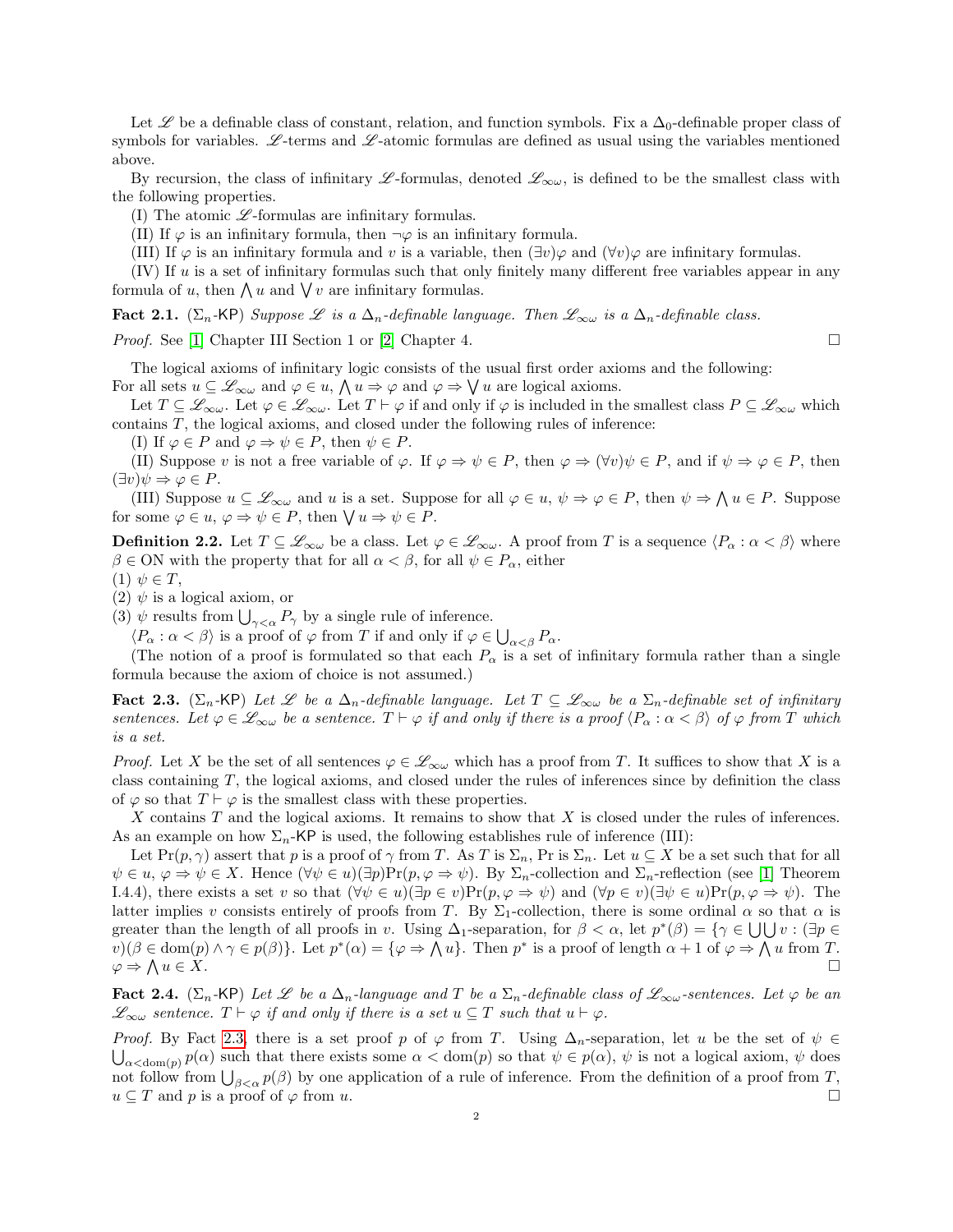Fact 2.5. ( $\Sigma_n$ -KP) Let L be a  $\Delta_n$ -language and T be a  $\Sigma_n$ -definable class (both using a set p as a parameter). The set  $\{\varphi : T \vdash \varphi\}$  is  $\Sigma_n$  (in the parameter p). The class  $\{(u,\varphi): u \subseteq \mathscr{L}_{\infty \omega} \wedge \varphi \in \mathscr{L}_{\infty \omega} \wedge u \vdash \varphi\}$  is  $\Sigma_n$  (in the parameter p). The statement "T is consistent" is  $\Pi_n$  (in the parameter p).

*Proof.* By Fact [2.3,](#page-1-0)  $T \vdash \varphi$  if and only if there exists a proof P of  $\varphi$  from T.

Let  $\mathscr L$  be a language. A  $\mathscr L$ -structure  $\mathcal M$  is defined exactly as in the usual first order case. The satisfaction relation on the first order formulas are defined exactly as usual. Suppose u is a set of formulas in  $\mathscr{L}_{\infty\omega}$  in which only finitely many free variables appear in any formula of u. Let  $\bar{a}$  be some assignments of elements of M to the free variables that appear in u. Define by recursion,  $\mathcal{M} \models \bigwedge u[\bar{a}]$  if and only if for all  $\varphi \in u$ ,  $\mathcal{M} \models \varphi[\bar{a}],$  and  $\mathcal{M} \models \bigvee u[\bar{a}]$  if and only if there exists some  $\varphi \in u$ ,  $\mathcal{M} \models \varphi[\bar{a}]$ . By the usual recursion, this defines the satisfaction relation on all  $\mathscr{L}_{\infty\omega}$ -formulas. (Note these concepts are, at the moment, formalized in ZFC and there is currently no demand concerning admissibility.)

Let T be a collection of  $\mathscr{L}_{\infty\omega}$ -sentences. If there is a  $\mathscr{L}$ -structure M so that  $\mathcal{M} \models A$ , then T is consistent. Next, it will be shown that if T is definable in a countable admissible set A which thinks T is consistent in the infinitary logic in the sense of  $A$ , then (externally)  $T$  has a model.

<span id="page-2-0"></span>**Fact 2.6.** Let  $\mathbb{B}$  be a Boolean algebra. Let  $\langle X_n : n \in \omega \rangle$  be a countable collection of subsets of  $\mathbb{B}$  such that  $\bigvee X_n$  exists in B. Then there is an ultrafilter  $U \subseteq \mathbb{B}$  so that for all  $n \in \omega$ ,  $\bigvee X_n \in U$  if and only if  $X_n \cap U \neq \emptyset$ .

*Proof.* Define a sequence  $\langle c_n : n \in \omega \rangle$  be recursion as follows:

Let  $c_0 = 1$  (the largest element of  $\mathbb{B}$ ).

Suppose  $c_n$  has been defined.  $X_n \cup \{\neg \bigvee X_n\}$  is a dense subset of B. There is some  $b \in X_n \cup \{\neg \bigvee X_n\}$ so that  $c_n \wedge b \neq 0$ . Let  $c_{n+1} = c_n \wedge b$  for such a b.

Let  $F = \{b \in \mathbb{B} : (\exists n)(c_n \leq b)\}.$  F is a filter. Let U be an ultrafilter extending F.

Suppose  $\bigvee X_n \in U$ . It is not possible that  $c_{n+1} \leq \neg \bigvee X_n$ . From the construction, it must be the case there is some  $b \in X_n$  so that  $c_{n+1} \leq b$ . Since  $c_{n+1} \in U$ , one has  $b \in U$ .  $X_n \cap U \neq \emptyset$ . Suppose that  $X_n \cap U \neq \emptyset$ . There is some  $b \in U$  so that  $b \in X_n \cap U$ . It is not possible that  $c_{n+1} \leq \neg \bigvee X_n$ . By construction there must be some  $b' \in X_n$  so that  $c_{n+1} \leq b'$ . Then  $\bigvee X_n \in U$ .

<span id="page-2-1"></span>**Theorem 2.7.** (Barwise Completeness Theorem) Let A be a countable  $\Sigma_n$ -admissible set. Let  $\mathscr L$  be a language which is  $\Delta_n$ -definable in A. Let  $T\subseteq\mathscr{L}^{\mathcal{A}}_{\infty\omega}$  be a  $\Sigma_n$ -definable class of sentences. If  $\mathcal{A} \models$  "T is consistent", then T has a model.

*Proof.* Let C be a  $\Delta_1$ -definable proper class of new constant symbols which do not appear in L. Let  $\mathscr{L}' = \mathscr{L} \cup C.$ 

For sentences  $\varphi, \psi \in (\mathscr{L}'_{\infty \omega})^{\mathcal{A}}$ , define  $\varphi \sim \psi$  if and only if  $\mathcal{A} \models T \vdash \varphi \Leftrightarrow \psi$ . Let  $\mathbb B$  be the Lindenbaum algebra of the equivalence classes of sentences in  $(\mathscr{L}'_{\infty \omega})^{\mathcal{A}}$  under  $\sim$ .

Define  $[\varphi] \leq [\psi]$  if and only if  $\mathcal{A} \models T \vdash \varphi \Rightarrow \psi$ . This induces the Boolean operations:

$$
[\varphi] \wedge [\psi] = [\varphi \wedge \psi], [\varphi] \vee [\psi] = [\varphi \vee \psi], \neg[\varphi] = [\neg \varphi]
$$

One can show that for all  $u \in \mathcal{A}$  which is a collection of  $(\mathcal{L}'_{\infty \omega})^{\mathcal{A}}$  sentences,

$$
\bigwedge \{ [\varphi] : [\varphi] \in u \} = [\bigwedge u], \bigvee \{ [\varphi] : \varphi \in u \} = [\bigvee u].
$$

Also, for any  $\mathscr{L}'_{\infty \omega}$  formula  $\varphi(v)$  in the single free variable v:

$$
\bigwedge \{ [\varphi(c)] : c \in C \} = [(\forall v) \varphi(v)], \bigvee \{ [\varphi(c)] : c \in C \} = [(\exists v) \varphi(v)].
$$

To see this, let  $\psi$  be such that for all  $c \in C$ ,  $[\psi] \leq [\varphi(c)]$ . As C is a proper class, there is some  $c \in C$  such that c does not appear in  $\psi$ . Fix such a c. Hence  $\mathcal{A} \models T \vdash \psi \Rightarrow \varphi(c)$ . Since c does not appear in the  $\mathscr{L}\text{-theory }T$ , the infinitary version of the generalization of constant can be use to show that one can choose some variable v not appear in  $\psi \Rightarrow \varphi(c)$  so that  $\mathcal{A} \models T \vdash \psi \Rightarrow (\forall v)\varphi(c)$ . This implies that  $[\psi] \leq [(\forall v)\varphi(v)]$ . This shows that  $[(\forall v)\varphi(c)]$  is the greatest lower bound of  $\{\varphi(c): c \in C\}$ .

Note that since T is consistent in  $\mathcal{A}, \mathbb{B}$  is a Boolean algebra containing at least two elements.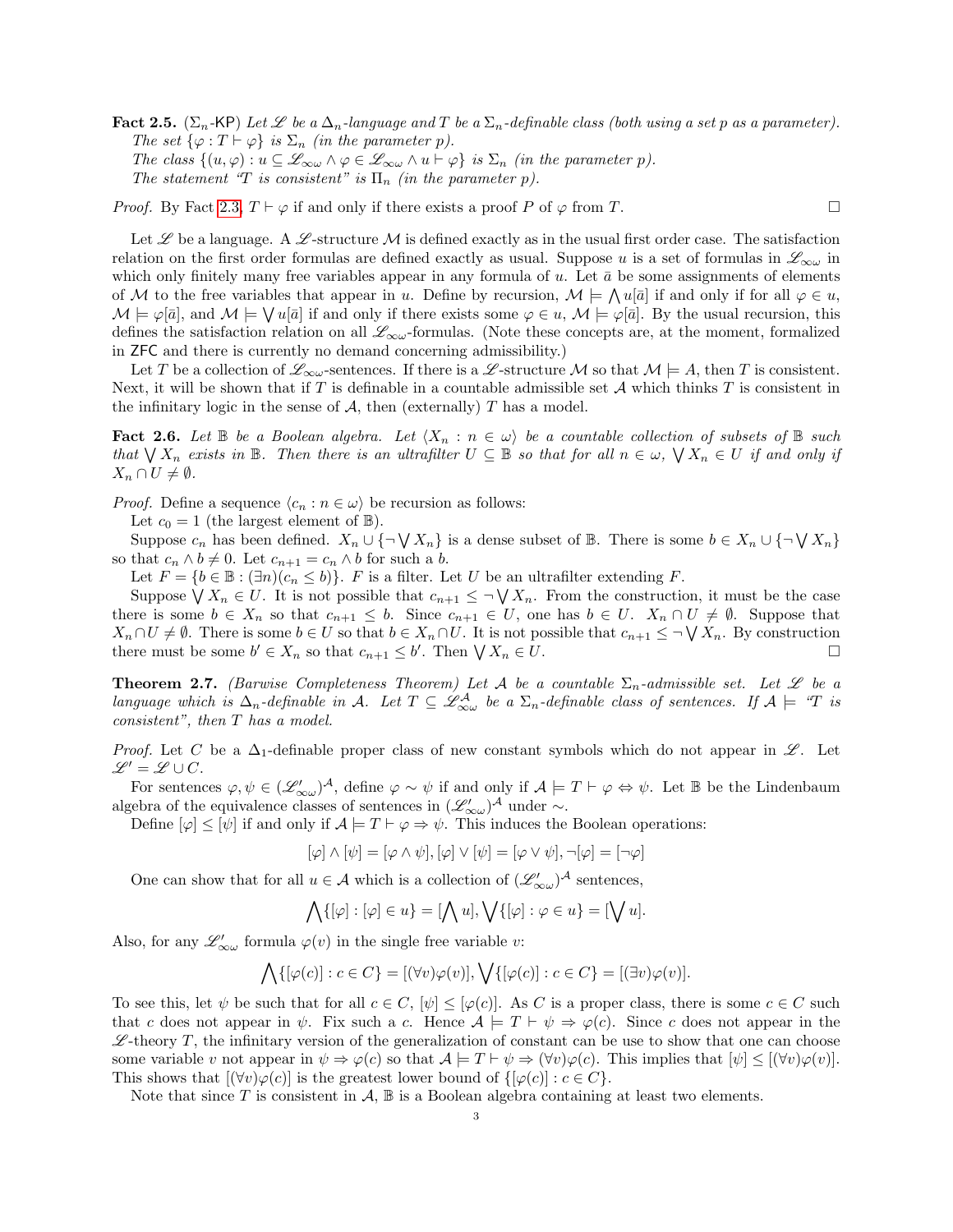For each  $\varphi(v) \in (\mathscr{L}'_{\infty}\omega)^{\mathcal{A}}$  with a single free variable v, let  $A_{\varphi(v)} = {\varphi(c) : c \in C}$ . Since  $\mathcal{A}$  is countable, let  $\langle X_n : n \in \omega \rangle$  enumerate all sets  $u \in \mathcal{A}$  of  $\mathcal{L}'_{\infty \omega}$ -sentences and all  $A_{\varphi(v)}$  where  $\varphi(v)$  is a  $\mathcal{L}'_{\infty \omega}$ -formula in the single free variable v. By the discussion above, the supremum of each  $X_n$  exists in B. Using Fact [2.6,](#page-2-0) let U be the ultrafilter given by the fact with respect to the sequence  $\langle X_n : n \in \omega \rangle$ .

Note that if u is a set of  $\mathscr{L}'_{\infty\omega}$ -sentences then  $[\forall u] \in U$  if and only if there exists some  $\varphi \in u$  such that  $[\varphi] \in U$  by the property of the ultrafilter. The ultrafilter also respects  $\bigwedge$ : Suppose  $[\bigwedge u] \in U$ . Then  $\neg[\bigwedge u]\notin U$  since U is an ultrafilter.  $\neg[\bigwedge u] = [\bigwedge u] = [\bigvee \tilde{u}],$  where  $\tilde{u} = {\neg \varphi : \varphi \in u}.$  Thus  $[\bigvee \tilde{u}] \notin U$ implies that for all  $\varphi \in u$ ,  $[\neg \varphi] \notin U$ . So for all  $\varphi \in u$ ,  $[\varphi] \in U$ . A similar argument shows that if  $[\varphi] \in U$  for all  $\varphi \in u$ , then  $[\bigwedge u] \in U$ .

Also if  $\bigvee\{[\varphi(c)] : c \in C\} \in U$  if and only if there exists a  $c \in C$ ,  $[\varphi(c)] \in U$ . An analogous statement holds for  $\Lambda$ .

Define an equivalence relation E on C by c E d if and only  $[c = d] \in U$ . Let M be the set of E-equivalence classes. A  $\mathscr L$ -structure M with domain M will be defined as follows:

For each constant t of  $\mathscr{L}$ , let  $t^{\mathcal{M}} = [c]_E$  if and only if  $[t = c] \in U$ .

For each n-ary relation  $R \in \mathscr{L}$  and  $c_1, ..., c_n \in C$ ,  $R^{\mathcal{M}}([c_1]_E, ..., [c_n]_E)$  if and only if  $[R(c_1, ..., c_n)] \in U$ . For each n-ary function  $f \in \mathscr{L}$  and  $c_1, ..., c_n, d \in C$ ,  $f^{\mathcal{M}}([c_1]_E, ..., [c_n]_E) = [d]_E$  if and only if  $[f(c_1, ..., c_n) =$  $d \in U$ .

By induction, one can show that for any L-formula  $\varphi(v_1, ..., v_n)$ ,  $\mathcal{M} \models \varphi([c_1]_E, ..., [c_n]_E)$  if and only if  $[\varphi(c_1, ..., c_n)] \in U.$ 

If  $\varphi \in T$ , then  $|\varphi| = 1 \in U$ . Hence  $\mathcal{M} \models T$ .

Note that the Barwise completeness theorem and its proof does not say that the model exists in 
$$
\mathcal A
$$
. The fact that  $\mathcal A$  is countable was very important. Except to formalize infinitary logic in  $\mathcal A$ , admissibility played a very minor role. The Barwise completeness theorem is stated with additional definability condition on the language and theory for safety. In the following, admissibility and the definability of the language and theory will be very important.

<span id="page-3-1"></span>**Theorem 2.8.** (Barwise Compactness) Let A be a countable  $\Sigma_n$ -admissible set. Let  $\mathscr L$  be a language which is  $\Delta_n$ -definable in A. Let  $T \subseteq \mathscr{L}^{\mathcal{A}}_{\infty \omega}$  be a  $\Sigma_n$ -definable class of sentences. If every  $u \subseteq T$  with  $u \in \mathcal{A}$  has a model, then T has a model.

*Proof.* If every  $u \subseteq T$  with  $u \in A$  has a model, then  $A \models "u$  is consistent". By Fact [2.4,](#page-1-1)  $A \models "T$  is consistent". Theorem [2.7](#page-2-1) implies T has a model.  $\square$ 

# 3. Jensen's Model Existence Theorem

<span id="page-3-0"></span>Fact 3.1. Let A be an admissible set. Let  $\mathscr L$  be a language which is a class in A and contains a binary relation symbol  $\dot{\in}$  and constant symbols a for each  $a \in \mathcal{A}$ . Let  $T \subseteq \mathcal{L}^{\mathcal{A}}_{\infty \omega}$  be a theory which is a class in  $\mathcal{A}$ and contains the following sentences:

(I) (Extensionality)  $(\forall x)(\forall y)(\forall z)((z \in x \Leftrightarrow z \in y) \Rightarrow x = y).$ 

(II) For each  $a \in \mathcal{A}$ ,  $(\forall v)(v \in \dot{a} \Leftrightarrow \bigvee_{z \in a} \dot{z} = v)$ .

Suppose M is an L-structure such that  $M \models T$  and  $WF(M)$  is transitive, then for all  $a \in A$ ,  $\dot{a}^{\mathcal{M}} = a$ .  $WF(\mathcal{M})$  and  $\mathcal{M}$  both end-extends  $\mathcal{A}.$ 

*Proof.* This is proved by induction.  $\square$ 

<span id="page-3-2"></span>**Theorem 3.2.** (Jensen's Model Existence Theorem) Let A be a countable  $\Sigma_n$ -admissible set. Let L be a  $\Delta_n$ -definable language in A which contains a binary relation symbol  $\in$  and constant symbols a for each  $a \in \mathcal{A}$ . Let  $T \subseteq \mathscr{L}^{\mathcal{A}}_{\infty \omega}$  be a consistent  $\Sigma_n$ -definable theory in  $\mathcal{A}$  which contains the following sentences:

(I) Extensionality.

(II) For each  $a \in \mathcal{A}$ ,  $(\forall v)(v \in \dot{a} \Leftrightarrow \bigvee_{z \in a} \dot{z} = v)$ .

Then there is an L -structure  $M \models T$  so that WF(M) is transitive, M end-extends A, and ON ∩ M =  $ON \cap A$ .

*Proof.* Let E be a  $\Delta_1$ -definable proper class of new constant symbols. For each  $e \in E$ , let  $A_e$  consists of the sentences:

(i) " $e \in ON$ ", where ON is an abbreviation for the appropriate  $\in$ -formula.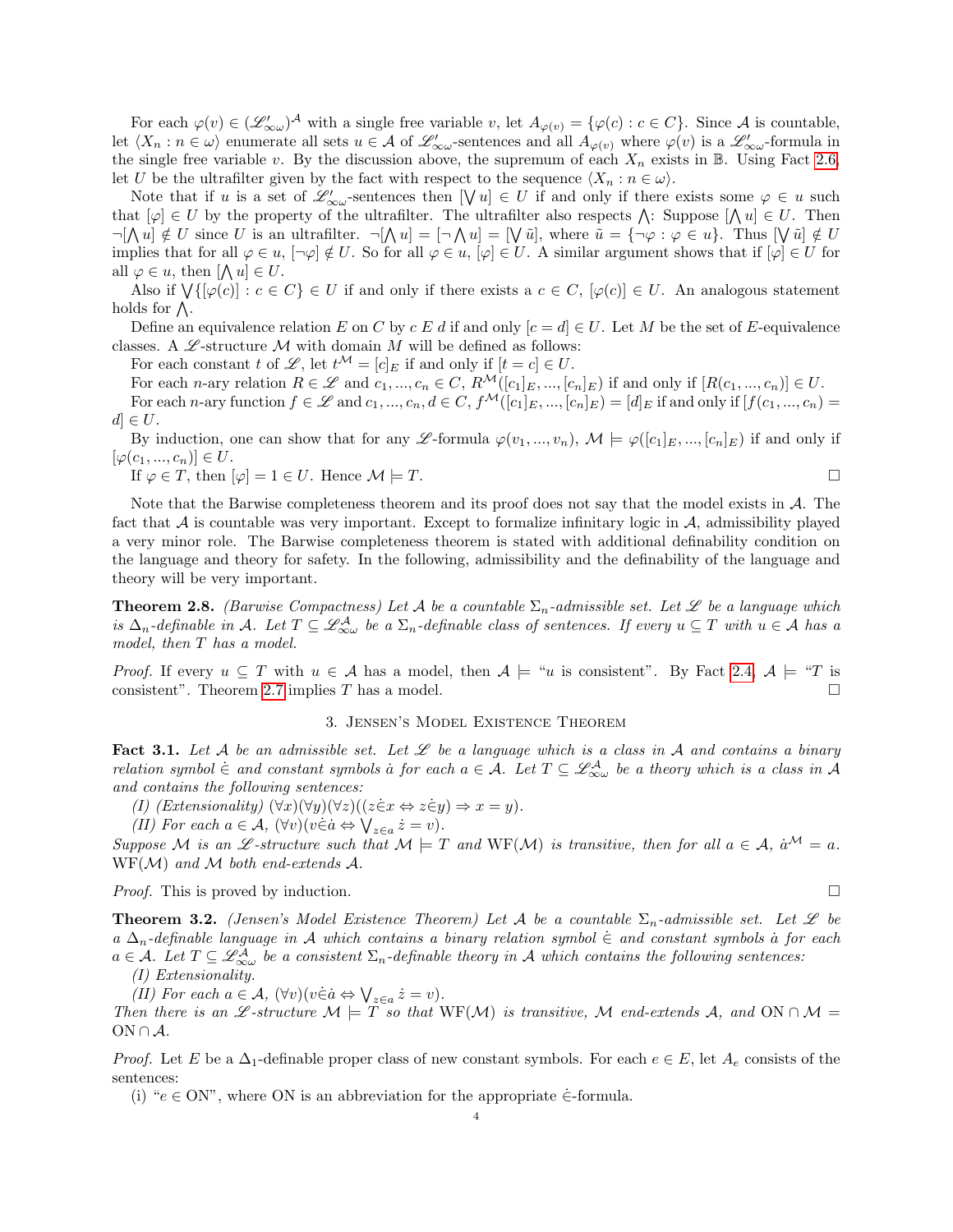(ii) " $e > \dot{\beta}$ " for each  $\beta \in \mathcal{A} \cap \text{ON}$ , where  $>$  is an abbreviation for  $e \in \dot{\beta}$ .

Let  $\mathscr{J} = \mathscr{L} \cup E$ . Let  $U = T \cup \bigcup_{e \in E} A_e$ .  $\mathscr{J}$  is a  $\Delta_n$  definable language in A and U is a  $\Sigma_n$  definable  $\mathscr{J}_{\infty\omega}$ -theory in A.

Let  $F \in \mathcal{A}$  be such that  $F \subseteq U$ . Since T is consistent, let  $\mathcal{N} \models T$ . By Mostowski collapsing WF( $\mathcal{N}$ ), one may assume that  $WF(\mathcal{N})$  is transitive. By Fact [3.1,](#page-3-0)  $\mathcal{A}$  is end-extended of  $WF(\mathcal{N})$ . As  $F \in \mathcal{A}$ , there is some ordinal  $\delta \in \mathcal{A}$  such that all  $\beta$  such that  $\beta$  appears in any sentences of F are below  $\delta$ . Also since  $F \in \mathcal{A}$ , there is a set  $u \in A$  such that all constants of E that appear in F belong to u. It is clear now that F can be modeled by an expansion of the L-structure N to an  $\mathcal J$ -structure where the constants of u are interpreted as ordinals in  $A \subseteq WF(\mathcal{N})$  which are above  $\delta$ . By Barwise compactness (Theorem [2.8\)](#page-3-1), U is consistent.

Having shown U is a consistent  $\mathscr{J}_{\infty\omega}$ -theory, one can now complete the proof by a slightly modified version of the argument in the Barwise completeness theorem (Theorem [2.7\)](#page-2-1):

As in the proof of Theorem [2.7,](#page-2-1) let C be a proper class of new constant symbols (which ultimately will name the elements of the model to be constructed). Let  $\mathscr{J}' = \mathscr{J} \cup C$ . Consider U as an  $\mathscr{J}'$ -theory. Let B be the Lindenbaum algebra for U as defined in the proof of Theorem [2.7.](#page-2-1)

For each  $c \in C$ , let  $B_c$  consists of the following  $\mathscr{J}'_{\infty \omega}$ -sentences:

(1) " $c \notin ON$ ".

(2) " $c < \beta$ " for each  $\beta \in \mathcal{ON} \cap \mathcal{A}$ .

(3) " $e < c$ " for each  $e \in E$ .

The claim is for each  $c \in C$ ,  $\bigvee B_c = 1$ .

To see this, suppose that  $\bigvee B_c \neq 1$ . Let  $\neg B_c = \{\neg [\varphi] : \varphi \in B_c\}$ . Then there is some  $\psi$  so that  $[\psi] \neq 0$ such that  $[\psi] \leq [\varphi]$  for all  $\varphi \in \neg B_c$ . Note that  $[\psi] \neq 0$  implies that  $U \cup [\psi]$  is consistent. As  $\psi \in M$  and E is a proper class, there is some  $e \in E$  that is not mentioned in  $\psi$ . Since  $c \le e \in \neg B_c$ ,  $U \cup {\{\psi\}} \vdash c \le e$ . Let  $U' = U \setminus A_e$ . Note that  $U' \cup {\psi}$  does not mention the constant  $e$ .  $U \cup {\psi} = U' \cup A_e \cup {\psi} \vdash c \leq e$ . By Fact [2.4](#page-1-1) and the fact that T contains the sentences described in (II), one can find some  $\delta \in \mathcal{A} \cap ON$  so that  $U' \cup \{\psi\} \cup \{\dot{\delta} \leq e\} \vdash c \leq e$ . By the deduction theorem,  $U' \cup \{\psi\} \vdash \dot{\delta} \leq e \Rightarrow c \leq e$ . Since e does not appear in  $U' \cup \{\psi\}$ ,  $U' \cup \{\psi\} \vdash (\forall v)(\dot{\delta} \leq v \Rightarrow c \leq v)$ . Hence  $U' \cup \{\psi\} \vdash c \leq \dot{\delta}$ . But  $U \cup \{\psi\} \vdash \dot{\delta} < c$  since  $U \cup {\psi} \vdash \varphi$  for all  $\varphi \in \neg B_c$ . As  $U' \subseteq U$ , this shows that  $U \cup {\psi}$  is inconsistent. Contradiction.

Add to the countable sequence of subset of  $\mathbb{B}$ , considered in the proof of Theorem [2.7,](#page-2-1) the set  $B_c$  for all  $c \in C$ . The result is still a countable sequence of subset of  $\mathbb B$  since A is countable. Use Fact [2.6](#page-2-0) on this countable sequence to obtain an ultrafilter  $V$  on  $\mathbb B$ . As in the proof of the Theorem [2.7,](#page-2-1) use  $V$  to construct a model M of T using the constants of C. For all  $\varphi$  which are  $(\mathscr{J}'_{\infty \omega})^{\mathcal{A}}$ -sentences,  $\mathcal{M} \models \varphi \Leftrightarrow [\varphi] \in V$ .

By Mostowski collapsing WF( $M$ ), one may assume that WF( $M$ ) is transitive. Hence Fact [3.1](#page-3-0) implies that M and WF(M) end-extends A. To show that ON  $\cap$  M = ON  $\cap$  A, its suffices to show that  $X = \{x \in$  $\text{ON}^{\mathcal{M}} : (\forall \beta \in \mathcal{A} \cap \text{ON})(\mathcal{M} \models (x > \beta))$  has no least element. Fix any  $x \in X$ . By construction, this x is represented by some constant  $c \in C$ . By the property of the ultrafilter V, the fact that  $\bigvee B_c = 1 \in V$ ,  $x \in \text{ON}$ , and  $x > \beta$  for all  $\beta \in \mathcal{A}$ , one must have that  $[e < c] \in V$  for some  $e \in E$ . But  $e > \beta \in U$  for all  $\beta \in \text{ON} \cap \mathcal{A}$ . So  $[e > \beta] = 1 \in V$  for all  $\beta \in \text{ON} \cap \mathcal{A}$ . Therefore, the element represented by e is less than x and belongs to X.

The proof is complete.  $\Box$ 

Jensen's model existence theorem can be applied to prove a theorem of Sacks which characterizes the countable admissible ordinals.

**Theorem 3.3.** ([\[3\]](#page-5-2)) Let  $x \in \mathcal{L}$  2. Suppose  $\alpha$  is a countable x-admissible ordinal. Then there is some  $y \geq_T x$ so that  $\omega_1^y = \alpha$ .

*Proof.* Since  $\alpha$  is a countable x-admissible, this means that there is some countable admissible set  $\mathcal A$  such that  $x \in \mathcal{A}$  and ON  $\cap \mathcal{A} = \alpha$ .

Let L consists of a binary relation symbol  $\in$ ,  $\dot{a}$  for each  $a \in \mathcal{A}$ , and a new constant symbol c. L can be coded as a  $\Delta_1$ -definable proper class in A. Let T be a theory in  $\mathscr{L}^{\mathcal{A}}_{\infty\omega}$  consisting of

- (I) All of the axioms of KP (which includes extensionality).
- (II) For all  $a \in \mathcal{A}$ ,  $(\forall v)(v \in \dot{a} \Leftrightarrow \bigvee_{z \in a} \dot{z} = v)$ .

(III) 
$$
c : \dot{\omega} \to \dot{2}.
$$
  $\dot{x} \leq_T c.$ 

(IV) For each  $\beta < \alpha$ ,  $L_{\beta}(c) \not\models$  KP.